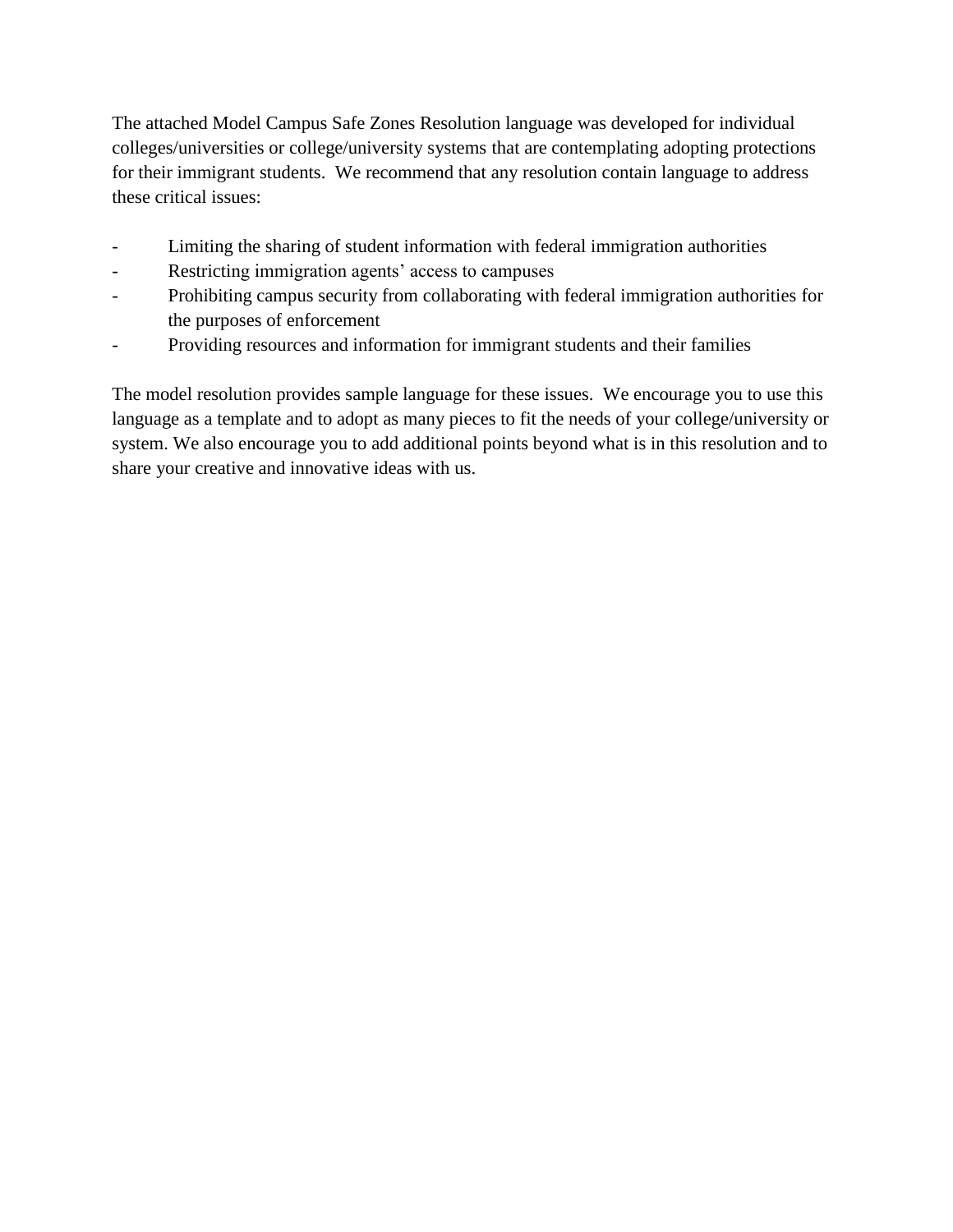## **Resolution to Designate College/University Campuses as Safe Zones and to Create Resource Centers for Students and Families Threatened by Immigration Enforcement**

WHEREAS: The XX College/University System welcomes and supports students without regard to their citizenship or immigration status and will continue to admit students in a manner that complies with our nondiscrimination policy and without regard to a student's race, national origin, religion, citizenship, or any other protected characteristic. The College/University is committed to providing an environment in which all admitted students can pursue their studies and careers and graduate successfully;

WHEREAS: Federal law protects student privacy rights, and the XX State Constitution and other statutes provide broad privacy protections to all students, faculty, staff, and other employees of the College/University;

WHEREAS: Migration to this country is often propelled by social, economic, and political factors and native county conditions, which result partly from U.S. government and corporate policies and interests, and thus immigrants and their families are entitled to compassionate and humane treatment in this country;

WHEREAS: Ensuring that our College/University campuses are safe and inviting for all students and their families will facilitate the physical safety and emotional well-being of all students in the College/University, and is paramount to students' ability to achieve;

WHEREAS: This safe and inviting environment, as well as the learning environment and educational setting, would be disrupted by the presence of Immigration and Customs Enforcement ("ICE") agents or other immigration agents who come onto College/University property or conduct activities in and around College/University campuses to remove students or obtain information about students or their family members for the purposes of enforcement;

WHEREAS: Immigration enforcement activities around College/University campuses create hardships that affect health and present barriers to educational attainment, as well as a pervasive climate of fear, conflict and stress that affects all students in our College/University, regardless of their background or status, such that students whose family members, friends, or classmates may be at risk of deportation, as well as students who could face deportation themselves, are all at risk;

WHEREAS: Threats of immigration enforcement actions, and particularly of separation and deportation, against students and their families create severe emotional, psychological and physical barriers to learning and education that can and should be allayed or reduced through support systems, including legal representation, provided by the College/University;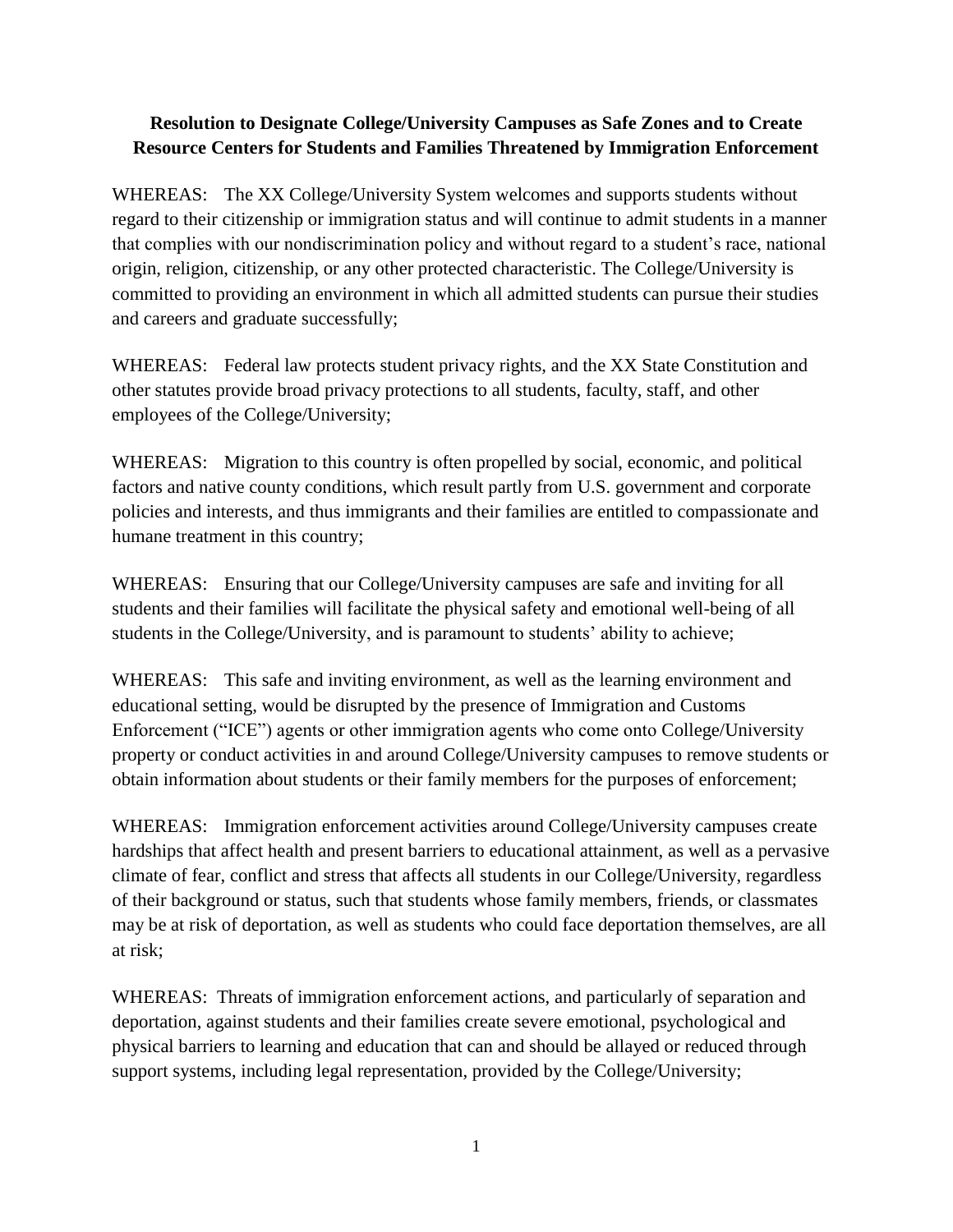WHEREAS: Students' ability to achieve is undermined by the removal of their family members during ICE raids and arrests, and the College/University should have in place policies and procedures to protect and provide emotional counseling and legal support for such students, and all faculty, staff, administrators and other employees should be trained on such procedures;

WHEREAS: Immigration arrests, detentions, and deportations affect families every day, and indications that deportations will increase dramatically have created a climate of heightened fear and anxiety for many students and their families;

WHEREAS: The record number of deportations in recent years tragically has broken apart loving families, devastated communities, and caused widespread fear among immigrants and their family members;

WHEREAS: Involving campus police in enforcing federal civil immigration law will create the perception that they are immigration agents and decrease students' likelihood of cooperating with campus police based on fears that this would lead to their deportation or the deportation of family members;

WHEREAS: Primary jurisdiction over federal immigration laws does not rest with campus police or any other state or local law enforcement agency; community trust is essential in allowing campus police to serve the College/University effectively; and campus police's limited resources should not be diverted from the critical mission of keeping our students safe, by participating in enforcement of federal immigration laws or by assisting federal immigration authorities in any way;

WHEREAS: Several courts have concluded that civil immigration detainers are voluntary requests to local law enforcement and compliance is not mandatory. No written state or federal law mandates that local colleges/universities assist ICE in the enforcement of immigration laws. In addition, local law enforcement agencies may be liable for improperly detaining an individual who is otherwise eligible for release based on a civil immigration detainer;

WHEREAS: Some cities, counties, schools, and higher education institutions have adopted policies that limit entanglement with ICE and resist any government action that may lead to the discovery of a person's immigration status;

WHEREAS: ICE's longstanding policy states that it will not conduct immigration enforcement activity at any sensitive location, which includes schools and college/university campuses, without special permission by specific federal law enforcement officials, unless exigent circumstances exist;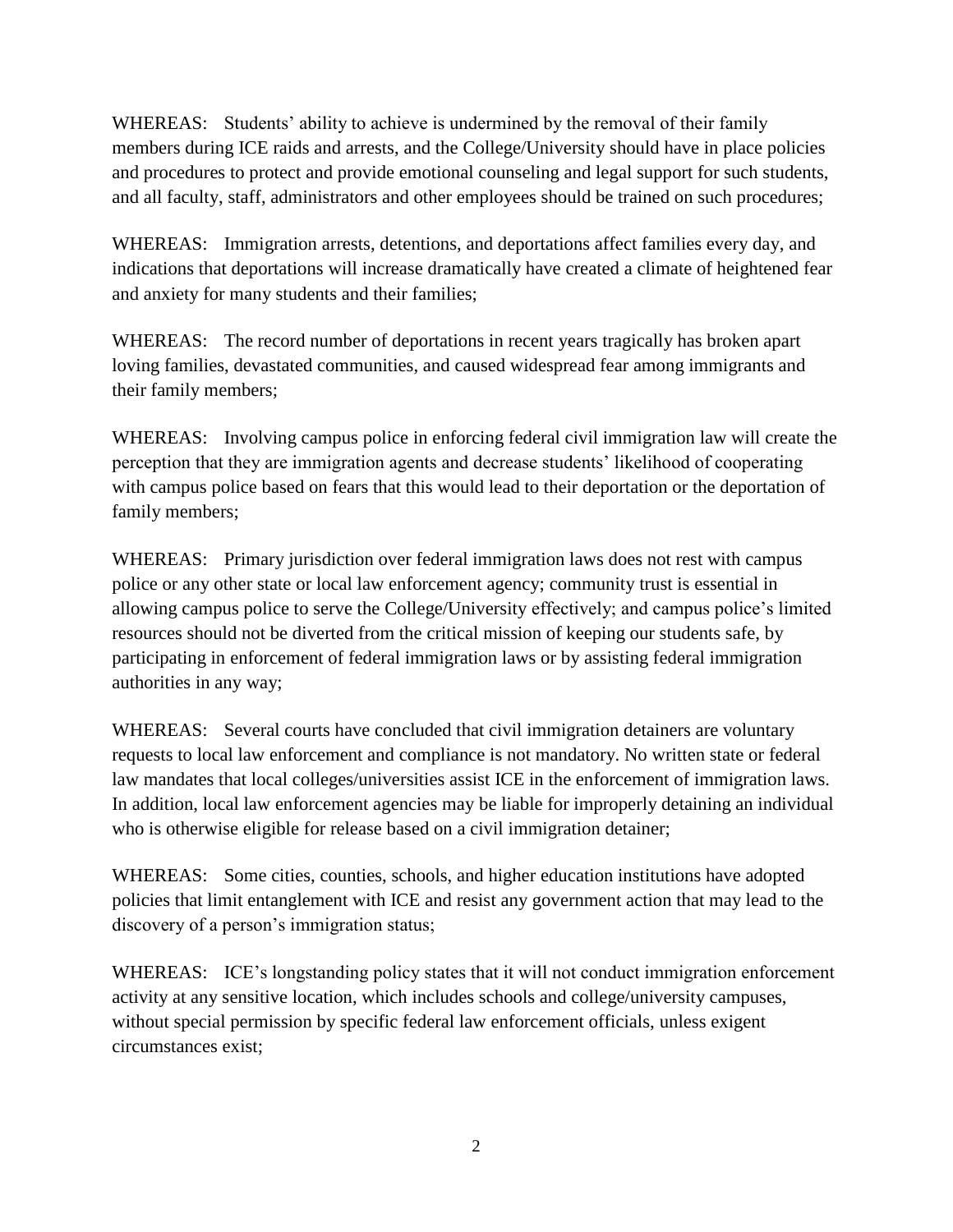WHEREAS: A federal effort to create a registry based on any protected characteristics, including but not limited to religion, race, national origin, or sexual orientation, would be antithetical to the United States Constitution, federal and state laws, and principles of nondiscrimination that guide our College/University;

THEREFORE BE IT RESOLVED: That the Board of Governors of the XX College/University System hereby declares that every XX College/University site is a safe place for its students and their families to seek help, assistance, and information if faced with fear and anxiety about immigration enforcement efforts;

RESOLVED FURTHER: That the President/Chancellor shall establish that the College/University, and any associated education centers, be established as resource and information sites for immigrant students and families;

RESOLVED FURTHER: That the Board of Governors encourages the President/Chancellor to increase and enhance partnerships with community-based organizations and legal services organizations that provide resources for students and families facing deportation;

RESOLVED FURTHER: That the Board of Governors directs the President/Chancellor to create and make available in-language Know Your Rights presentations and materials for students and family members to understand their rights regarding interactions with law enforcement and immigration agents;

RESOLVED FURTHER: That the Board of Governors directs the President/Chancellor to create a rapid response network to assist students or their family members who have been detained;

RESOLVED FURTHER: That because community trust and cooperation are essential in allowing campus police to protect our students, faculty, staff, and employees on campus effectively, the campus police will abide by the following conduct:

1. Campus police shall create a policy acknowledging that they have no authority to enforce federal immigration law and declaring that they will not participate in immigration enforcement efforts of federal authorities. This includes campus police not holding people on ICE detainers, not responding to ICE notification or transfer requests, not making arrests based on civil immigration warrants, and not allowing ICE to use campus facilities for immigration enforcement purposes.<sup>1</sup>

 $\overline{a}$ <sup>1</sup> This does not interfere with any mandatory on-site visits by Student and Exchange Visitor Program officials regarding initial certification or re-certification of the College/University to enroll foreign exchange students.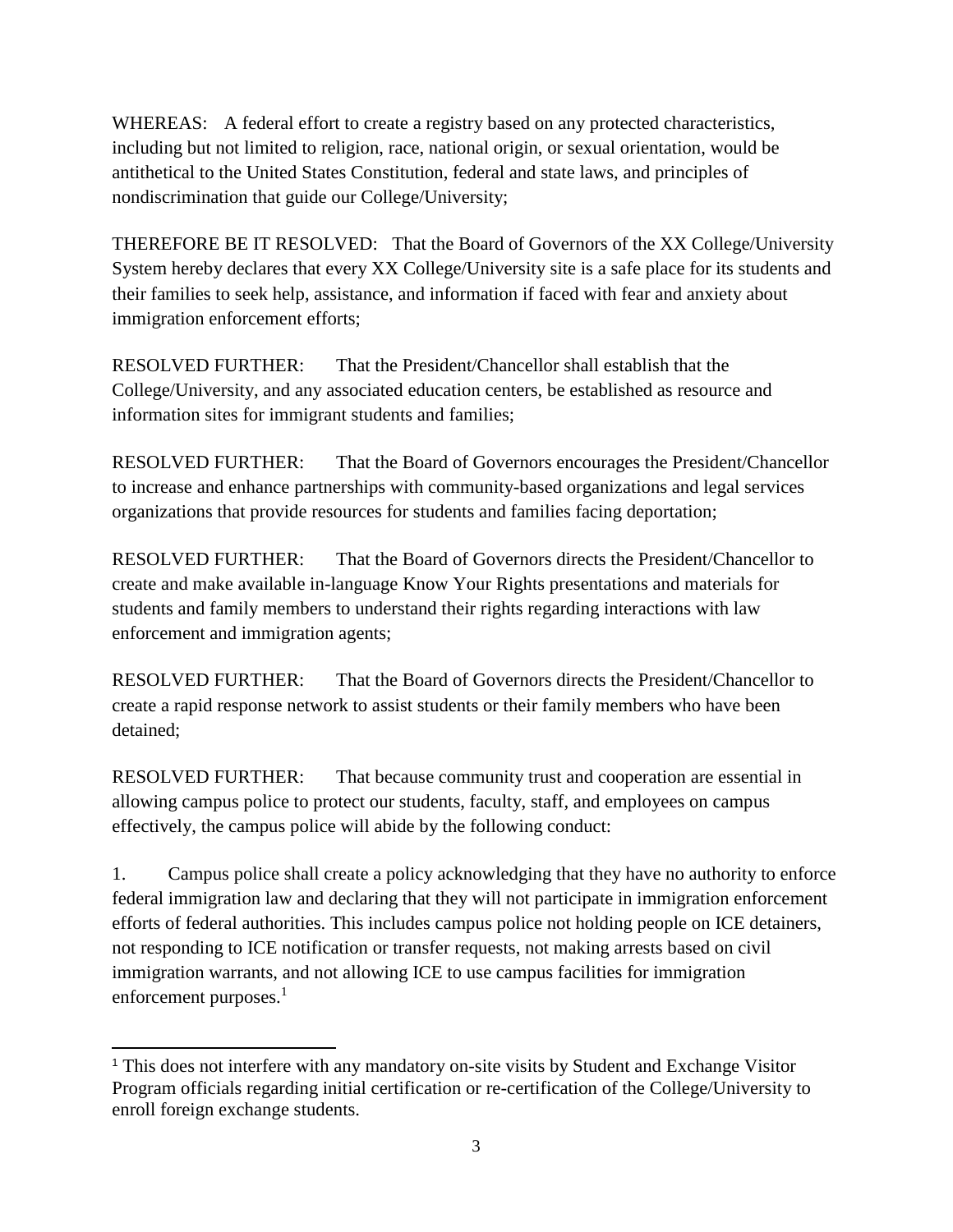2. No College/University police department will join any state and/or local law enforcement agencies that have entered into an agreement with ICE or other immigration enforcement agency, nor undertake any other joint efforts with federal, state, or local law enforcement agencies, to investigate, detain, or arrest individuals for violations of federal immigration law.

3. Campus police are prohibited from inquiring about or recording any information regarding an individual's immigration status, citizenship status or country of birth, including when interviewing victims, witnesses, or suspects of crimes.

4. Campus police officers will not contact, detain, question, or arrest an individual solely on the basis of suspected undocumented immigration status or in order to discover the immigration status of an individual.

5. The campus police department and its officers will not use any resources to aid in any federal effort to create a registry based on any protected characteristics, including but not limited to religion, race, national origin, or sexual orientation.

RESOLVED FURTHER: In order to provide access to education, regardless of a student's or family member's immigration status, absent any applicable laws, the College/University shall abide by the following conduct:

1. College/University personnel shall not inquire about or record a student's or a family member's immigration status, and pursuant to the Family Education Rights and Privacy Act ("FERPA"), shall not disclose, without student consent if the student is at least 18 years old, or otherwise without parental consent, the immigration status, citizenship status, place of birth, or other personally identifiable information of any student.

2. Any communication to federal agencies or officials initiated by a school or school personnel concerning confidential information about a student or a student's family member, including but not limited to: information about gender identity; sexual orientation; status as a survivor of domestic violence; survivor of sexual assault; crime witness; recipient of public assistance; actual or perceived immigration or citizenship status; national origin; school discipline record; all information included in an individual's or household's income tax records; or records related to financial aid, scholarships, tuition or residency determinations, is prohibited, unless permission is granted by the student if the student is at least 18 years of age, or otherwise by the student's parent or guardian.

3. The College/University shall refuse all voluntary information sharing with immigration agents across all aspects of the College/University to the fullest extent possible under the law, with the exception of mandatory reporting in compliance with the Student and Exchange Visitor Program regarding the College/University's enrollment of foreign exchange students.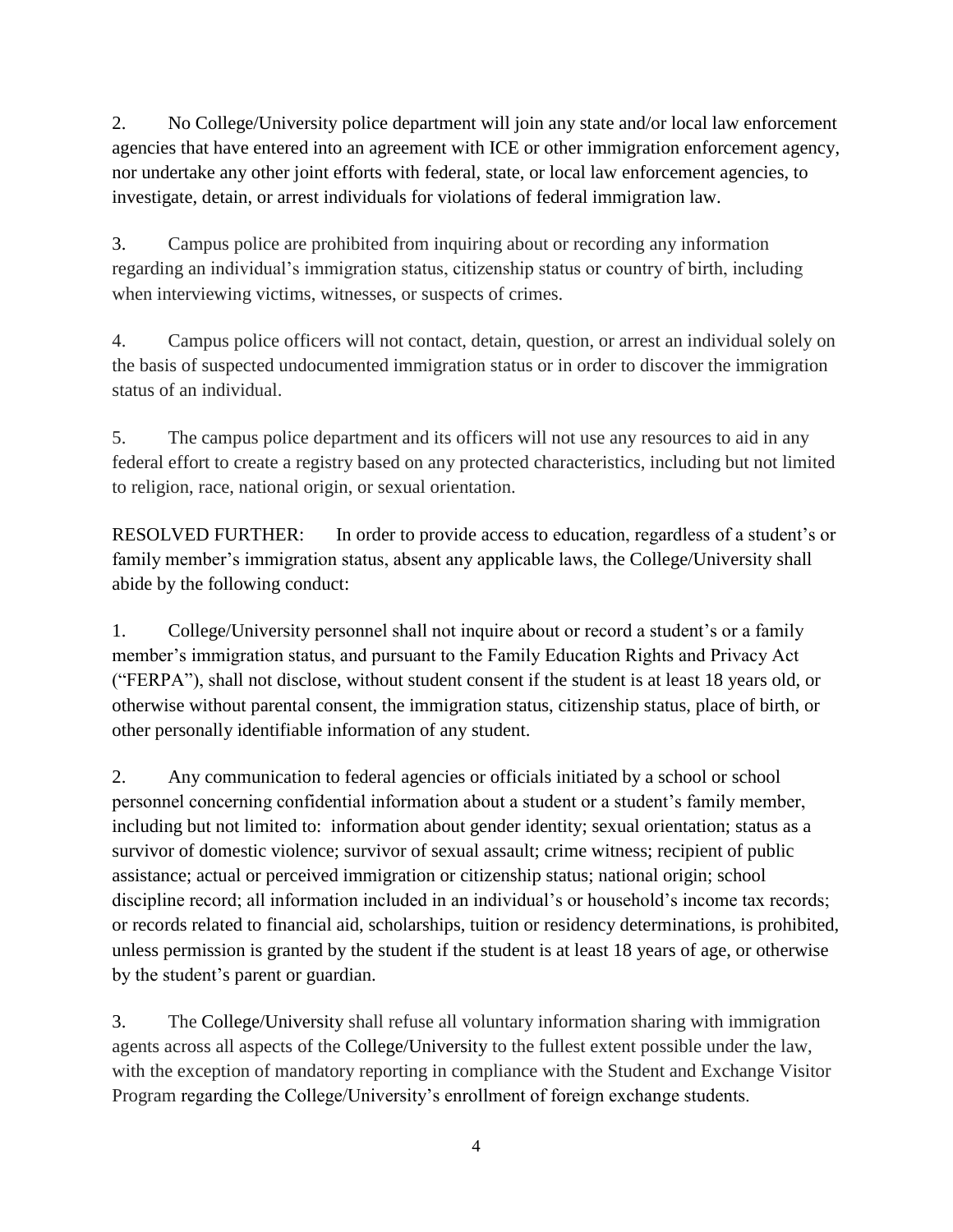4. Any request by immigration agents for **access to a campus** shall be initially denied and immediately forwarded to the President/Chancellor and General Counsel for review and a decision on whether to reverse the denial and allow access to the site. The request must be provided with adequate notice so that the President/Chancellor and General Counsel can take steps to provide for the emotional and physical safety of the College's/University's students and staff.

- a. Should an immigration agent request access to a campus, the President/Chancellor and/or General Counsel shall ask for the immigration agent's credentials, ask why the agent is requesting access, and ask to see a warrant signed by a federal or state Judge.
- b. The President/Chancellor and/or General Counsel will refuse access to a campus unless immigration agents provide a warrant signed by a federal or state Judge which specifies the name of the person under arrest, **as well as** written authority from ICE instructing them to enter College/University property and describing the purpose for which they request entry.

5. Any request by immigration agents for **information** regarding a student<sup>2</sup> shall be initially denied and immediately forwarded to the President/Chancellor and General Counsel, who will review the denial according to the following guidelines. In keeping with the individual's right to privacy, no part of a student's education record, however created, may be divulged with personally identifiable information to any person, organization, or agency in any manner unless there is:

- a. Informed written consent by the student, if the student is 18 years of age or older, or otherwise by the parent or guardian;
- b. A valid court order or judicial warrant requesting such information (in such cases, prior to complying with such court order or judicial warrant, the student, if the student is 18 years of age or older, or otherwise the parent or guardian, shall be notified immediately in writing of the information that is the subject of the court order or judicial warrant);
- c. A health and safety emergency and disclosure of personally identifiable information from an education record to appropriate parties is necessary to protect the health or safety of the student or other individuals; or
- d. Another reason to do so that is required by law. Questions concerning the validity of a court order or judicial warrant, or whether there is a health and safety emergency or other possible reasons for releasing education records that contain personally

 <sup>2</sup> With the exception of mandatory reporting in compliance with the Student and Exchange Visitor Program for foreign exchange students.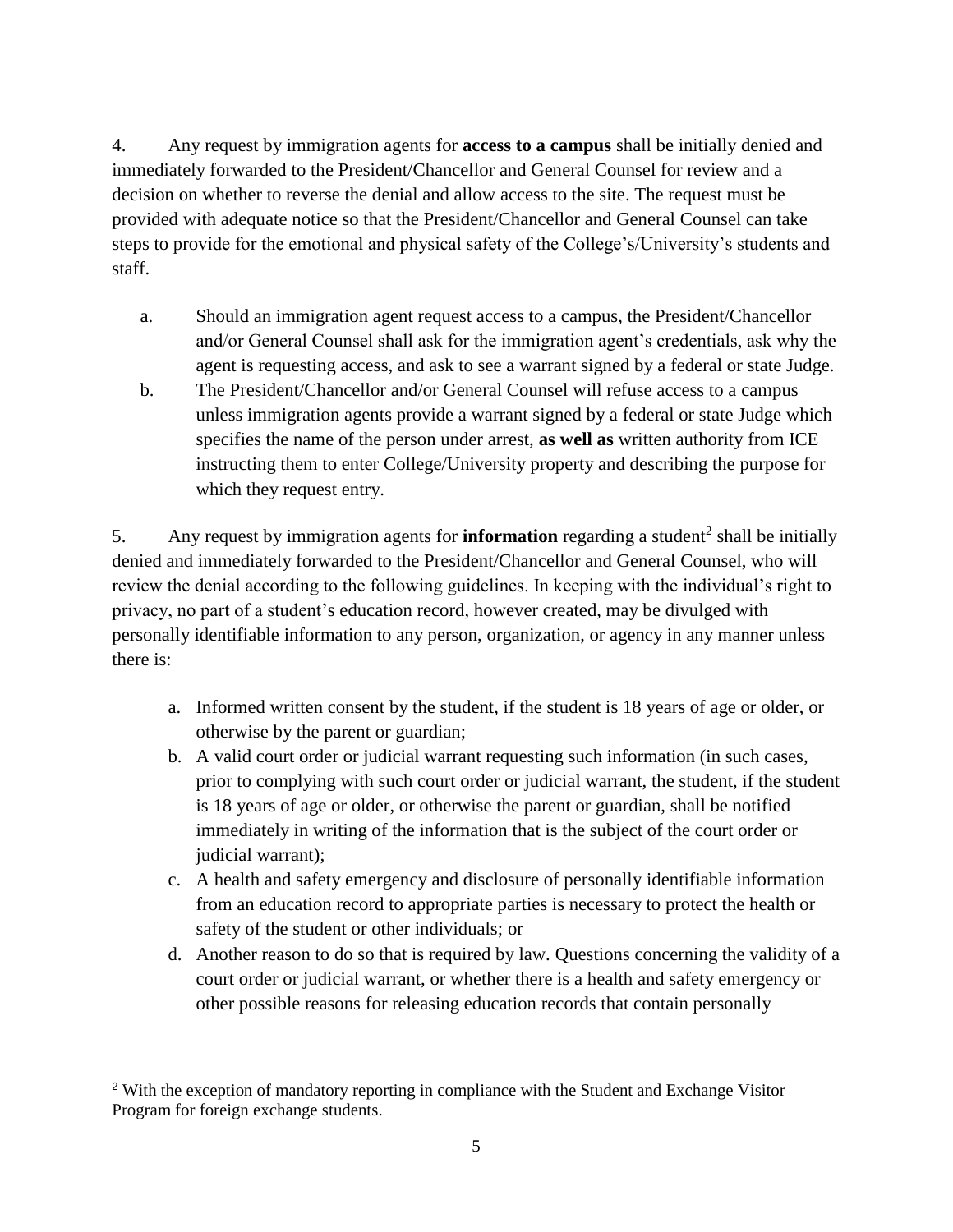identifiable information, should be directed to the College/University Chancellor/President and General Counsel.

6. The College/University will not enter into agreements with state or local law enforcement agencies, ICE, or any other federal agency for the enforcement of federal immigration law, except as required by law.

7. The College/University and its staff, faculty, employees, and campus police will not honor any ICE detainers or requests.

8. College/University personnel shall treat all students equitably in the receipt of all school services for which they are eligible.

9. The College/University will offer (a) legal support to immigrant students and their families; (b) counseling that adequately acknowledges the impact of immigration status on students and their family members; and (c) Know Your Rights presentations to students and parents in-language; and (d) the College/University will ensure that students are aware of opportunities to gain access to in-state tuition, financial aid, scholarships, internships and career opportunities, regardless of their status. To implement this support system, the College/University shall establish an office space on campus that serves as a resource center for immigrant students and their families and shall establish at least one paid position for an immigrant liaison, with expertise in immigrant and undocumented populations, to fulfill these duties.

10. The College/University shall fund attorneys to represent students facing removal proceedings, and assist family members of students who are in removal proceedings with legal resources and information.

11. The College/University and its faculty, staff, and other employees shall not use any resources to aid in any federal effort to create a registry based on any protected characteristics, including but not limited to religion, race, national origin, or sexual orientation.

RESOLVED FURTHER: That the President/Chancellor shall ensure that all faculty, staff, administrators, and other employees will be trained on how to implement this policy, and notification in no less than the top 10 primary languages spoken by students throughout the College/University to be distributed to students to fully inform them of their rights in the College/University;

RESOLVED FURTHER: Within the next 90 days the President/Chancellor shall develop a plan for training all faculty, staff, administrators, and other employees on how to respond to ICE or other immigration enforcement personnel who are requesting information about students